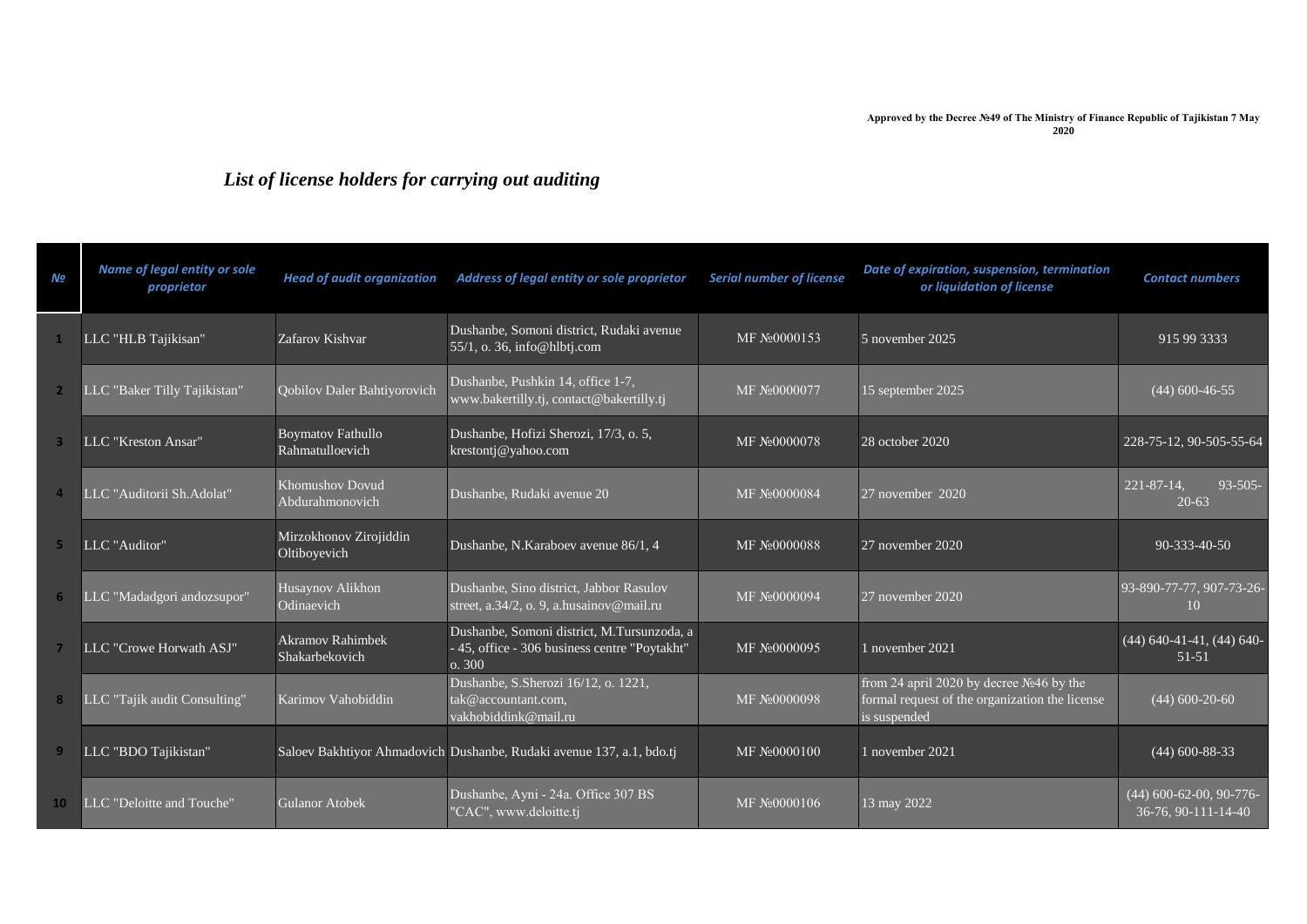| 11              | LLC "Tajik Audit Service"                                    | Sodikov Sadik Ibragimovich                | Dushanbe, Dehoti 1/2, www.tas.tj, tas-<br>tj@mail.ru                          | MF No0000108              | 29 january 2023                                                                     | 93-840-07-64, 37-88-11-<br>333, 227-71-75 |
|-----------------|--------------------------------------------------------------|-------------------------------------------|-------------------------------------------------------------------------------|---------------------------|-------------------------------------------------------------------------------------|-------------------------------------------|
| 12 <sup>2</sup> | LLC "Adl Consulting"                                         | Sodikov Sayfiddin<br>Ibrohimovich         | Isfara, Somoni street 17, www.adl-<br>consulting.com, info@adl-consulting.com | MF N20000109              | 29 january 2023                                                                     | 93-777-25-00                              |
| 13 <sup>1</sup> | LLC "Shodkom"                                                | Sohibov Qunishboy<br>Bahriboyevich        | Khujand, Lenin street 42,<br>shodkomaudit@mail.ru                             | MF N <sub>2</sub> 0000110 | 29 january 2023                                                                     | 92-759-29-96                              |
| 14              | LLC "Orionaudit"                                             | <b>Qodirov Qodir Halimovich</b>           | Khujand, K.Khuandi street - 181                                               | MF No0000111              | 29 january 2023                                                                     | 92-880-97-78, 92-778-20-<br>23            |
| 15              | LLC "Audit Consulting"                                       | Khodjaev Shuhrat Turobovich               | Khujand, Lenin street 4, auditcons-<br>tj@mail.ru                             | MF No0000112              | 29 january 2023                                                                     | $(3422)$ 6-71-10                          |
| 16              | LLC "Audit Oshkor"                                           |                                           | Ahmedov Dushen Ismoilovich Dushanbe, Fuchik street - 112                      | MF No0000113              | 29 january 2023                                                                     | 90-955-88-57, 90-900-85-<br>15            |
| 17              | LLC "Ebicon Tajikistan"                                      | <b>Umaraliev Jamshed</b><br>Ochilboyevich | Khujand, Lenin street 5A, ebicon-<br>tajikistan@yandex.ru                     | MF No0000114              | 29 january 2023                                                                     | 92-856-66-65,                             |
| 18              | LLC "Asian audit Alliance" (now<br>LLC "Russell Bedford AAA) | Hamdamov Aloviddin<br>Narzulloevich       | Dushanbe, S.Sherozi avenue 16                                                 | MF No0000115              | by the renaming of the organization, the<br>license is suspended from 29 march 2019 | 227-14-34                                 |
| 19              | LLC "KB Consulting" (now LLC<br>"PKF Tajikistan")            | Kamilov Asliddin<br>Sharopkhonovich       | Dushanbe, Tehron 21                                                           | MF No0000116              | by the renaming of the organization, the<br>license is suspended from 3 april 2020  | 44-625-22-27                              |
| 20              | LLC "Inter audit pravda"                                     | Rahimov Manon Salomovich                  | Dushanbe, Kanori 7a                                                           | MF No0000118              | 24 february 2023                                                                    | 444-24-74, 919-99-21-12,<br>93-502-61-61  |
| 21              | LLC "Audit Barakat"                                          | <b>Umarov Turakhon</b>                    | Dushanbe, Mayakovsky 43/27                                                    | MF N <sub>2</sub> 0000119 | 5 may 2023                                                                          | 90-500-25-47                              |
| 22 <sub>2</sub> | LLC "EY Tajikistan"                                          | Chugtay Omer Nasim Ahter<br>Chugtay       | Dushanbe, Rudaki avenue 127, a. 11                                            | MF No0000120              | 5 may 2023                                                                          | 90-900-99-88, 93-700-14-<br>69            |
| 23 <sub>2</sub> | LLC "Diyori Pahlavonon"                                      | Karimov Karim Najmuddin                   | Dushanbe, S.Sherozi - 6                                                       | MF No0000121              | 5 may 2023                                                                          | 919-404-407, 444-04-65                    |
| 24              | LLC "Orion audit C"                                          | Gafurzoda Saidjafar<br>Habibullo          | Rudaki district, j. Tursunzoda, t. Istiqlol, a.<br>9, o. 63                   | MF №0000122               | 26 may 2023                                                                         | 907-349-777, 93-424-97-<br>77             |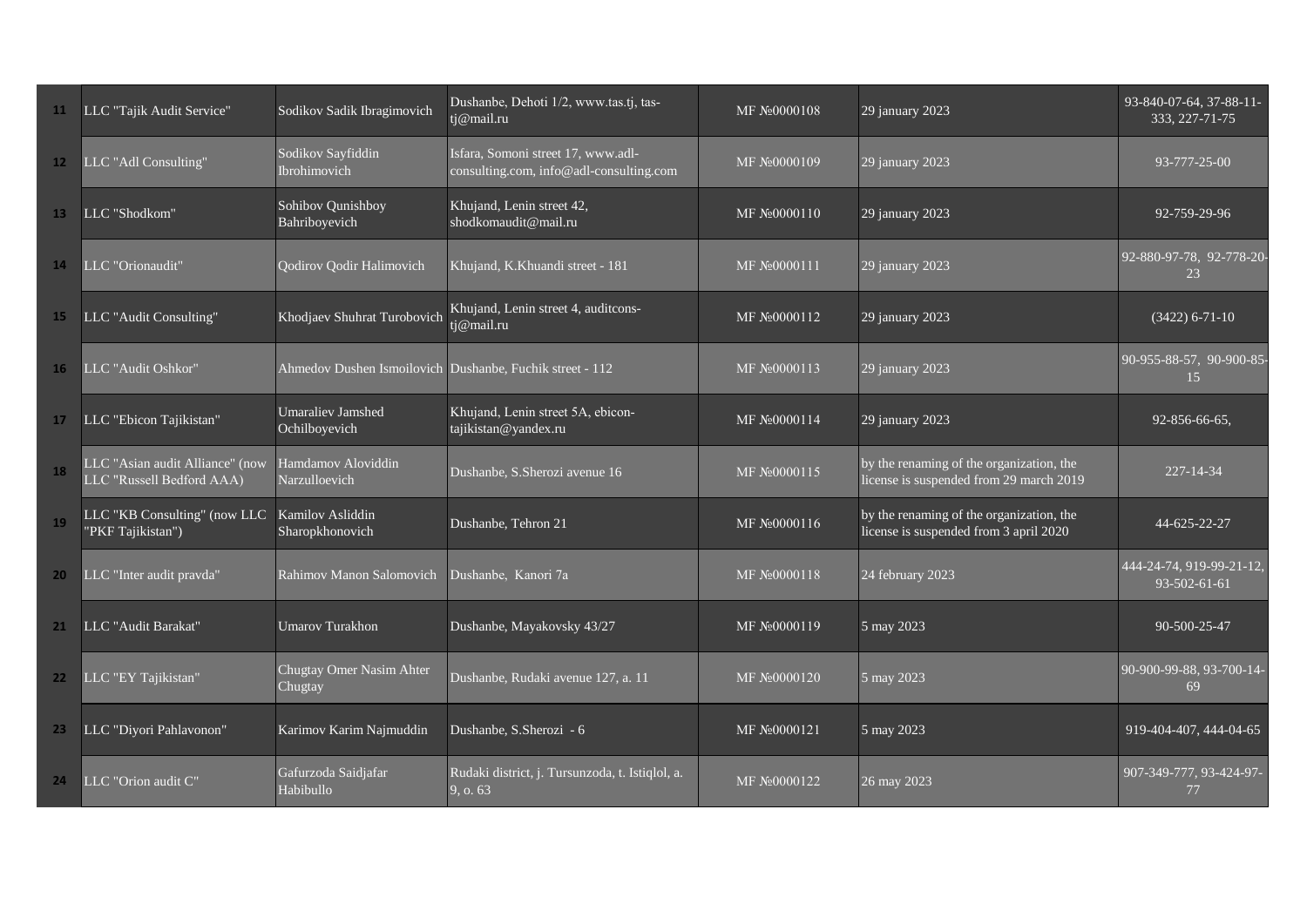| 25              | LLC "BMG Audit"                                                         | Khojamalikov Begmalik<br>Shomalikovich | Dushanbe, Rudaki avenue 100,<br>www.bmgaudit.tj, info@bmgaudit.tj | MF No0000123 | 2 june 2023           | 919-17-99-99                                                          |
|-----------------|-------------------------------------------------------------------------|----------------------------------------|-------------------------------------------------------------------|--------------|-----------------------|-----------------------------------------------------------------------|
| 26              | LLC "Shirkati auditorii milli"                                          | Abdulloev Idris Akbarovich             | Dushanbe, Shomansur district, Rudaki street<br>20, a. 20, o. 114  | MF №0000124  | 21 july 2023          | 226-34-27,<br>908-66-<br>$02 - 25$                                    |
| 27              | LLC "Istaravshanaudit"                                                  | <b>Shodiev Nematjon</b><br>Ahmadovich  | Istaravshan, Lenin street - 166                                   | MF No0000125 | 11 august 2023        | $(8+3454)$ 2-11-68, 92-760<br>$23-40$                                 |
| 28              | LLC "Audit BIHAMD"                                                      | Fidoev Dovud Zikriyoevich              | Dushanbe, Khovaron 294/1, Hoji96-<br>97@mail.ru                   | MF №0000126  | 8 october 2023        | 93-501-75-64 907-18-76-<br>71                                         |
| 29              | LLC "Markazi jumhuriyavii<br>auditoron va khizmatrasonii<br>muhosibavi" | Zokirova Muhabbat                      | Dushanbe, Shomansur district 1, Lohuti 4                          | MF No0000127 | 8 october 2023        | 918-89-46-46                                                          |
| 30 <sup>°</sup> | LLC "Audit 2003"                                                        | Mahmudov Amirsho<br>Komilovich         | Hisor, General Abdulloev 9                                        | MF No0000128 | 13 october 2023       | 918-68-64-82                                                          |
| 31              | LLC "Russel Bedford AAA"<br>(former LLC "Asian audit<br>Alliance")      | Hamdamov Aloviddin<br>Narzulloevich    | Dushanbe, S.Sherozi avenue 16                                     | MF No0000130 | 29 january 2023       | 93-111-08-94 227-14-34                                                |
| 32 <sub>2</sub> | LLC "Kreston AC"                                                        | Sherov Dilovar Bahtiyorovich           | Dushanbe, Rudaki avenue 96-24,<br>kpmt.tj@gmail.com               | MF No0000131 | 19 april 2024         | 907-77-23-22                                                          |
| 33 <sup>°</sup> | LLC "RSM Tajikistan"                                                    | Mulloev Bahrullo<br>Sulaymonovich      | Dushanbe, Shomansur district, Ayni street<br>48                   | MF No0000132 | 03 may 2024           | 44-600-63-70, 44-600-63-<br>71                                        |
| 34              | LLC "Sabr Consulting"                                                   | Yaqubov Umedjon                        | Dushanbe, Somoni district, Rudaki street<br>169, o. 8             | MF No0000133 | 3 may 2024            | 93-924-85-93 93-111-08-<br>94 919-28-60-09                            |
| 35 <sub>1</sub> | LLC "AFK"                                                               | Sharipov Sergey Azizovich              | Dushanbe, Shomansur district, Shevchenko<br>street 46, o. 38      | MF No0000135 | 24 may 2024           | 555-55-05-33                                                          |
| 36              | LLC "Hamsafar-2016"                                                     | Tabarova Mavjigul<br>Negmatulloevna    | Dushanbe, Sino district, Sino street 42                           | MF №0000136  | 24 june 2024          | 221-98-97.<br>$93 - 571 -$<br>97-98 919-13-77-99                      |
| 37              | LLC "Moores Rowland<br>Tajikistan"                                      | Yusupova Aziza<br>Ismatulloevna        | Dushanbe, Somoni district, M.Tursunzoda<br>45                     | MF No0000137 | $\sqrt{24}$ june 2024 | 44-640-51-51 93-488-00-<br>98                                         |
| 38              | LLC "Moore Stephens"                                                    | Saidov Saymaruf<br>Mahmadulloevich     | Dushanbe,<br>Firdavsi district, S.Sherozi<br>16/1422              | MF No0000138 | 12 july 2024          | $(44) - 600 - 20 - 60$<br>918<br>$22 - 94 - 00$ .<br>98-766-<br>88-62 |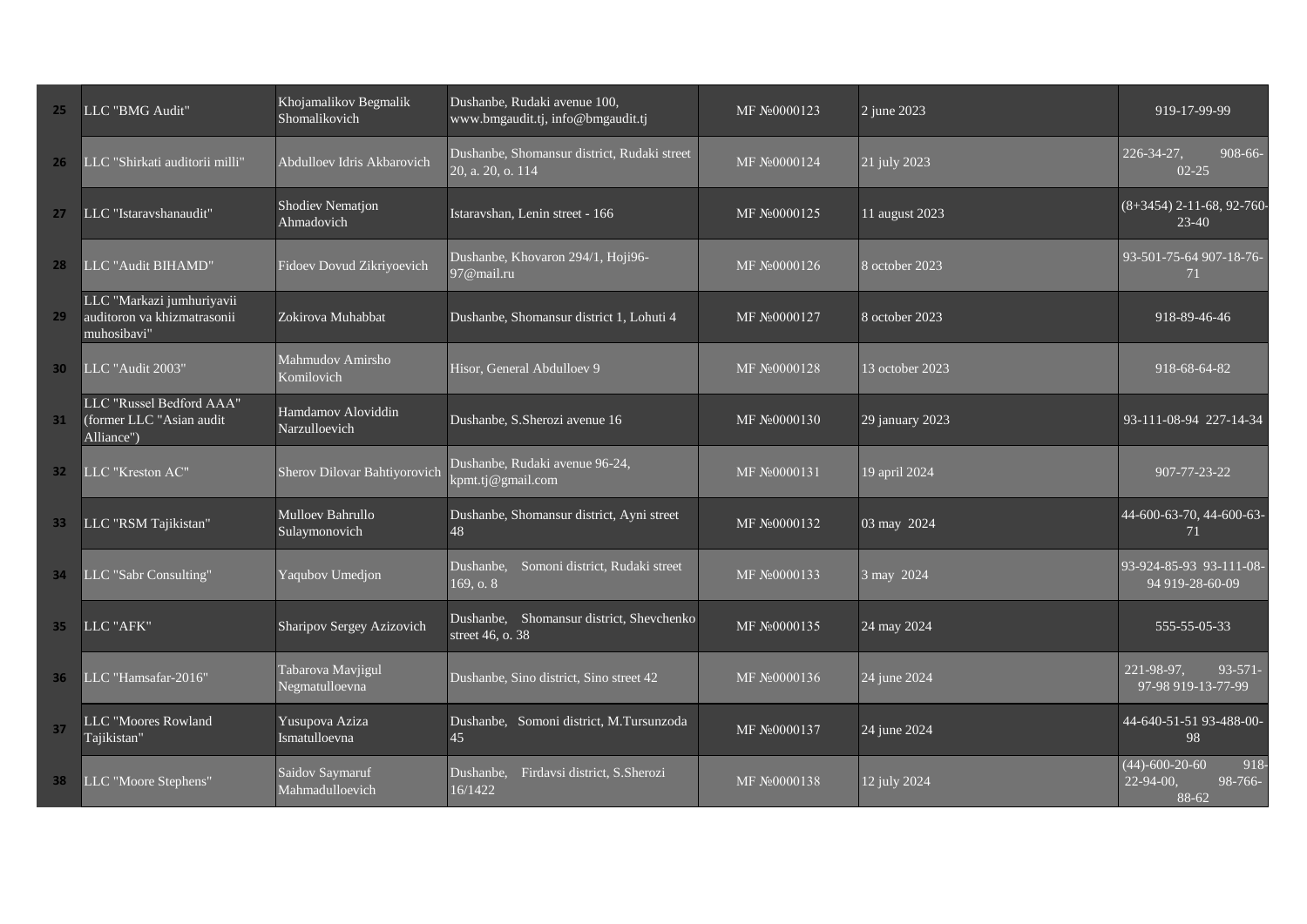| 39       | LLC "Business TIM"                                         | Murodov Zuurbek<br>Djumahmadovich   | Dushanbe, Firdavsi district, S.Sherozi 16               | MF No0000139 | 19 july 2024     | $(44) - 600 - 20 - 60$<br>$903 - 50 - 21 - 00$ |
|----------|------------------------------------------------------------|-------------------------------------|---------------------------------------------------------|--------------|------------------|------------------------------------------------|
| 40       | LLC "Neksoz BKG"                                           | Salimov Zoir Muminovich             | Dushanbe, Shomansur district,<br>M.Tursunzoda 3/1       | MF No0000140 | 15 november 2024 | 93-777-24-53 985-64-10-<br>10                  |
| 41       | LLC "Nazorat"                                              | Pirakov Mirahmad                    | Dushanbe, Somoni district, Anzob - 234                  | MF No0000143 | 6 march 2025     | 918-15-86-82                                   |
| $\Delta$ | LLC "Guruhi Baynalmilalii<br>mashvarati"                   | Tahirova Safiya Sobirovna           | Dushanbe, Somoni district, Rudaki 55/1 o.<br>84         | MF No0000144 | 6 march 2025     | 98-598-00-95                                   |
| 43       | LLC "Inter audit Mizon"                                    | Abdulloev Jaloliddin<br>Haydarovich | Dushanbe, Sino district, A.Gulomov 78                   | MF No0000145 | 6 march 2025     | 95-151-21-24                                   |
| 44       | LLC "PKF Tajikistan" (former<br>LLC "KB Consulting")       | Kamilov Asliddin<br>Sharopkhonovich | Dushanbe, Somoni district, Rudaki avenue<br>$38/1$ o. 7 | MF No0000146 | 29 january 2023  | 44-625-22-27<br>$98 -$<br>888-89-70            |
| 45       | LLC Markazi khizmatrasoni va<br>mashvarati "Istiqlolaudit" | <b>Khamidov Mahmat</b><br>Raupovich | Istaravshan, town Somoni                                | MF No0000147 | 3 april 2025     | $92 - 761 - 29 - 50$                           |
| 46       | LLC "Bovari Consulting"                                    | <b>Ibodov Parviz Zarifovich</b>     | Dushanbe, Somoni district, M.Tursunzoda<br>45           | MF No0000148 | 3 april 2025     | 907-95-94-04                                   |
| 47       | LLC "Kreston audit"                                        | Usmoni Nazirkhoni Orifjoni          | Dushanbe, Shomansur district, Ayni street, a.<br>48     | MF No0000149 | 17 april 2025    | 905-02-38-38                                   |
| 48       | LLC "Ayten Consulting Group"                               | Turakhonov Alisher<br>Turaevich     | Dushanbe, Sino district, Somoni street 20               | MF No0000150 | 10 april 2025    | 919-58-77-58                                   |

| Nº | Name of legal entity or sole<br>proprietor | <b>Address of legal entity or</b><br>sole proprietor | <b>Serial number of license</b> | Date of expiration,<br>suspension, termination or<br>liquidation of license | <b>Contact numbers</b> |
|----|--------------------------------------------|------------------------------------------------------|---------------------------------|-----------------------------------------------------------------------------|------------------------|
|    | SP "Boboev Khurshed<br>Shoinovich"         | Khujand, 34 district, o. 39                          | MF No0000080                    | 19 november 2020                                                            | 915-87-28-82           |
|    | SP "Rahmonova Mubashira<br>Abduragibovna"  | Isfara, Somoniyon district,<br>Borbad street, o. 31  | MF No0000081                    | 27 november 2020                                                            | 92-739-13-00           |
|    | SP "Abdulloev Idris Akbarovich"            |                                                      | MF N <sub>2</sub> 0000082       | 27 november 2020                                                            |                        |
|    | SP "Abdulloev Amonullo"<br>Abdukarimovich" | Vose district, Pushkin street -<br>34                | MF No0000083                    | $27$ november $2020$                                                        |                        |